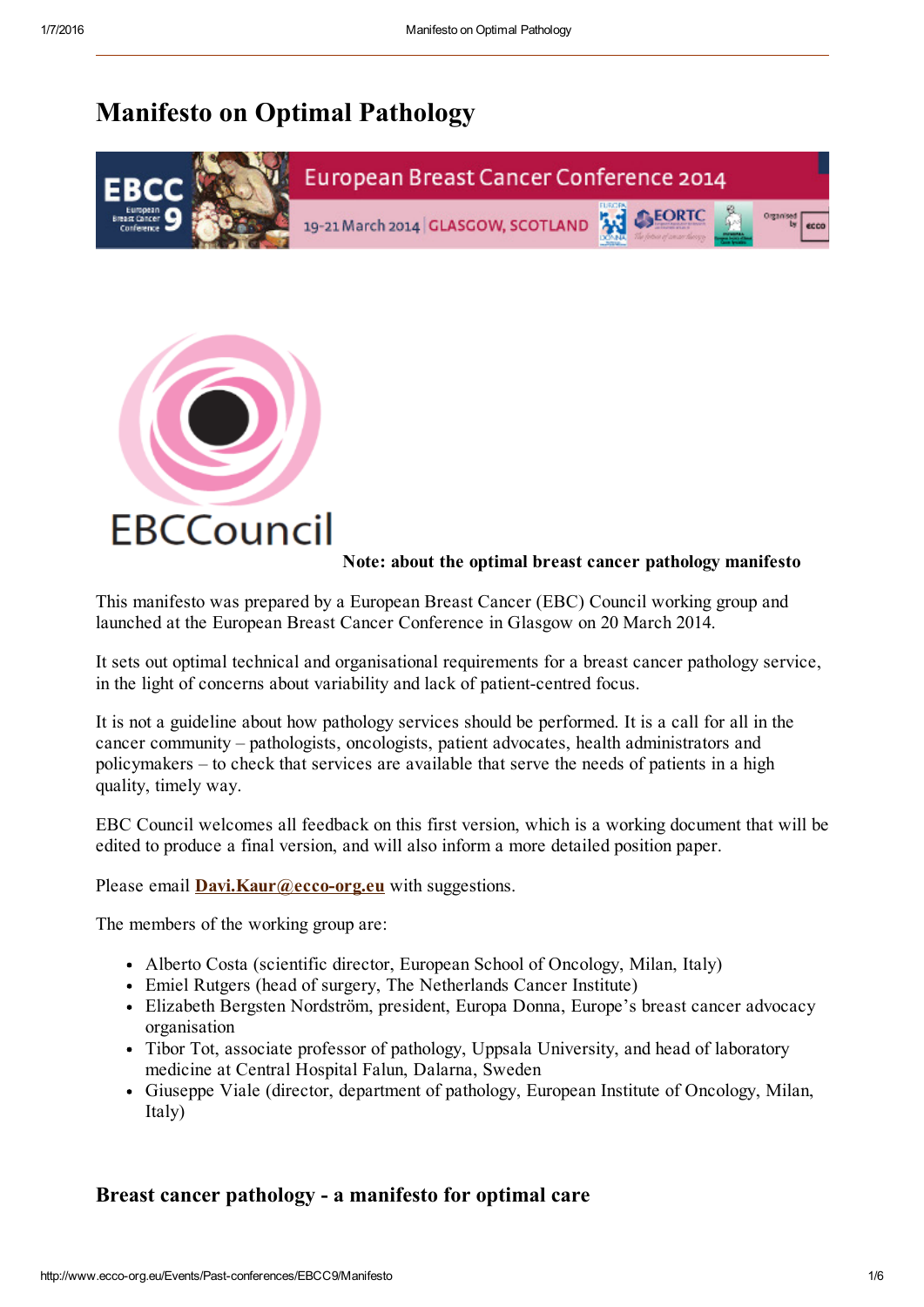#### This manifesto calls for:

High quality, timely breast cancer pathology services that meet the needs of cancer patients and oncologists

Bv:

- Ensuring a full range of diagnostic and prognostic pathology services is available
- Promoting professional development for pathologists and their technicians, and full integration with multidisciplinary working in cancer care
- Organising hospital pathology services to deliver timely information for decision making and ensuring that pathologists are part of the team visible to patients
- Monitoring and reporting undue variability in pathology results nationally and internationally
- Introducing quality standards and reporting that are focused on services and care for breast cancer patients
- Promoting pathology as a vital and major discipline with substantial career potential in clinical practice and translational research

## Introduction

Pathology is a medical speciality that underpins decision-making in many crucial steps of cancer care. Pathologists in many countries are medical doctors who are responsible for a wide – and rapidly growing – range of diagnostic reports on tissue that supports detection and characterisation of disease, and informs the treatment and care carried out by surgeons, oncologists, radiotherapists and other health professionals in the cancer team.

Pathologists play a vital role in managing all types of cancer but their work can be compromised by lack of resources, training and multidisciplinary teamwork in hospitals, and a lack of commitment to a patient-centred, accountable service at national level. They are often the 'invisible' members of the oncology team and should be available to meet patients and explain reports.

This manifesto sets out optimal requirements for a pathology service for breast cancer, but the principles are applicable to oncology generally. It is a call for all involved – pathologists, oncologists, patients, advocates, healthcare administrators and policymakers – to check and improve where necessary this vital discipline.

## The need for optimal pathology in breast cancer

Surgeons and oncologists rely on pathology reports to carry out treatment on breast cancer patients. They need to be confident that the reports are as accurate as possible for patients and doctors to make decisions on the type of surgical operations to carry, out and the use of chemo- and radiotherapies – and also if there is no need for treatment.

They also need accurate information to make decisions on possible follow-up operations and to monitor how treatments are going, and healthcare systems and researchers need high-quality specimens provided by pathologists for research and possible future care for patients.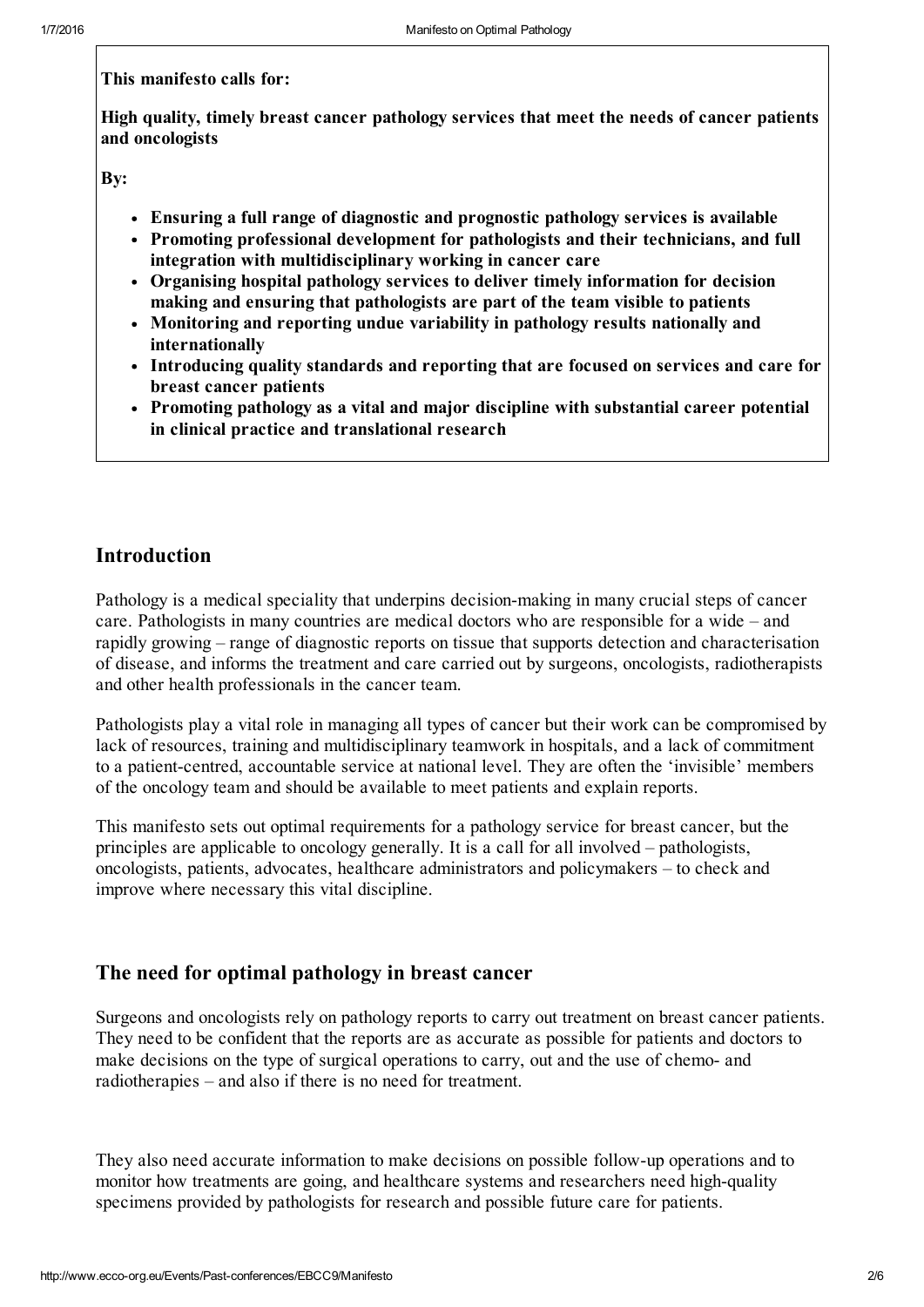#### 1/7/2016 Manifesto on Optimal Pathology

But currently there are concerns about the quality of pathology services. Specifically:

- They can vary to a considerable extent in the accuracy of assessing parameters important for treatment decision-making
- Few countries are monitoring and assessing this variability
- Most pathology departments are general and may lack pathologists experienced in the increasingly complex area of breast pathology, and may also lack sufficient volume of cases to develop and maintain expertise
- Ouality assurance in breast cancer pathology, and pathology generally, is mostly focused on laboratory systems and minimal acceptable standards, and not on the needs of patients and health service commissioners
- In many countries there is a shortage of pathologists.

Data that are available on variability show that as many as  $xx\%$  of breast cancers specimens are given a different diagnosis when sent for second opinion, and about x% result in major changes in treatment. There can be major discordance in immunohistochemical and molecular tests. [exact] sources to come as position paper is prepared]

It is recognised that cancer pathology is not an exact science – much depends on the expertise and judgement of pathologists in interpreting specimens and test results that now span traditional microscopic examination, to high volume laboratory testing of molecular receptor expression, to genetic testing. Further, pathology should be part of a multidisciplinary team, and not isolated from decision-making.

It is also recognised that there are limitations on what can be expected from pathology services. Many are under great pressure, with some national systems handling hundreds of millions of requests a year, and it is unrealistic to, for example, call for mandatory second opinions on routine breast cancer biopsies.

But as other parts of the breast team come under closer scrutiny with their own guidelines, pathologists – and breast cancer patients – should also benefit from the criteria set out in two parts of this manifesto, which is aimed at defining a high quality service centred on the patient, and which is within the reach of all countries.

It covers:

- Essential diagnostic and prognostic services that should be available in a timely manner
- Organisation, from individual to national level, that promotes high quality, timely services.

## Part 1: Optimal breast cancer pathology – essential diagnostic and prognostic services

Pathologists need to provide:

- Accurate and detailed diagnosis of breast cancer from the examination of the specimen
- Prognostic parameters from this morphological examination
- Molecular parameters that determine therapeutic decision making and predict the patients' response to the applied therapy
- Evaluation of the efficacy of surgical and oncological treatment.

Specifically, the main types of service are:

- Preoperative diagnosis of needle biopsy specimens from primary tumour or metastases
- Frozen section diagnosis during an operation to assess sentinel lymph node status and surgical margin status, if needed
- Detailed analysis of the operation specimen from the breast, lymph nodes or metastatic sites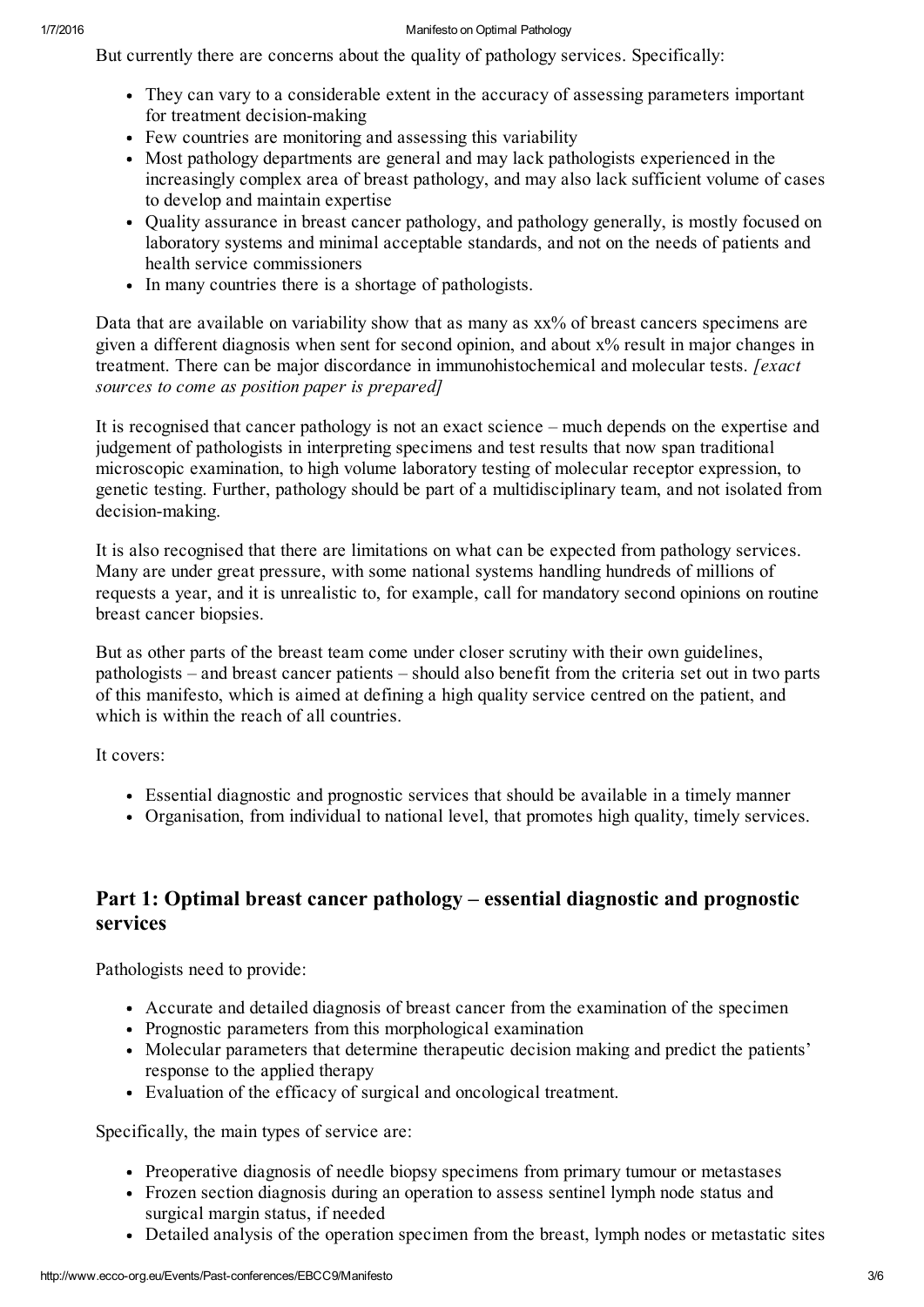- Interpretation of the findings after neoadjuvant therapy (drug therapy given before a surgical operation)
- Presenting findings to multidisciplinary meetings to correlate with radiological images and so give the best clinical picture.

The following are the main parameters that should be assessed in a timely and high quality way by breast cancer pathology services. In each case, it is stated why the parameters are important.

#### Tumour type

It is a fundamental task to determine the histological tumour type and subtypes according to established criteria in the World Health Organization (WHO) histological classification of tumours of the breast (low-risk or high-risk benign lesions, non-invasive tumours, invasive carcinomas of not special type or special types, other tumours) – information that has high prognostic value.

#### Tumour size

Tumour size is one of the key parameters for determining prognostic outlook and is usually measured by pathologists from the surgical specimen. In addition to tumour size, disease extent corresponding to the volume of the tissue, including all the components of the cancer, is of clinical significance.

#### Tumour grade

This is further histological analysis of tumour differentiation according to a defined scale (the BloomRichardson grading system as modified by Elston and Ellis). Prognostic value lies in the degree of abnormality from normal tissue.

#### Lymph node status

Pathologists also carry out microscopic examination of removed lymph nodes to detect or verify suspected spread of breast cancer cells to the nodes. The same applies to specimens from other organs where the spread of cancer cells is suspected. Metastatic tumour spread to distant organs or spread to lymph nodes are the most powerful prognostic parameters in breast cancer.

#### Operative margins

From surgical specimens, pathologists take measurements of the margins of tissue around the tumours to determine if a second operation is required to completely remove all the components of the tumour. Residual tumour tissue increases the risk of local relapse (cancer recurring in the breast) after surgery.

#### Peritumoral vascular invasion

This is a histological examination of the vessels around tumours to detect or rule out presence of cancer cells within them. The presence of tumour cells could indicate spread to the lymph nodes and steps towards metastasis.

#### Multi-focality/centricity

Multifocal means more than one tumour in one breast quadrant, multicentric is more than one tumour in two or more quadrants. The presence of multiple tumours increases the risk of cancer spread and pathologists should work with surgeons and radiologists to provide treatment plans for these often complex situations.

#### Hormone receptor status (ER/PR)

Immunohistochemical tests for detecting expression of oestrogen and progesterone receptors (ER and PR) in the cancer cells are essential to provide prognostic information and predict suitability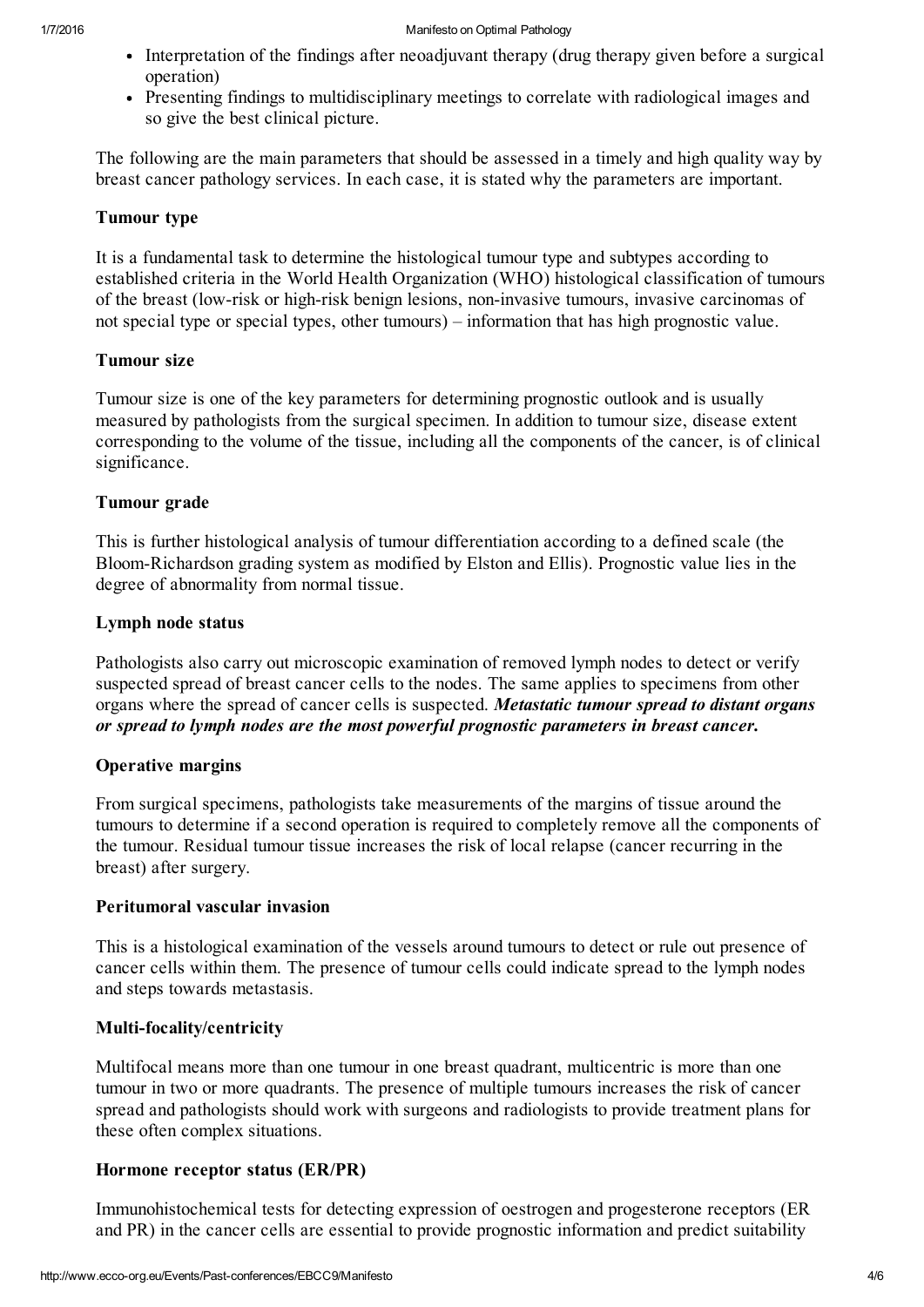for endocrine therapy.

### HER2 status

Immunohistochemical and molecular tests for human epidermal growth factor receptor 2 (HER2) also provides prognostic information and may indicate that targeted drug therapy should be offered.

#### Ki67 labelling index

This is another immunohistochemical test that is a marker of cell proliferation and may show a fast-growing tumour and indicate sensitivity for cytostatic agents such as endocrine therapies.

In addition, these services are likely to be needed in future:

#### Gene profiling

This is a promising tool that may become a standard of care as a prognostic tool. There are particular approaches that must be followed to produce samples suitable for gene profiling.

#### Biobanking

Collecting samples of primary and metastatic tumour tissue, blood or bone marrow for ongoing and future research is becoming an integral part of routine breast pathology services.

## Part 2: Optimal breast cancer pathology – organisation

This section of the manifesto lists optimal organisational factors for pathology from individual to national level.

#### Individuals – professional expertise and development requirements

- A high level of competency in all aspects of breast pathology, including both classical morphological and modern molecular/genetic aspects, according to current guidelines
- Continuous education and improvement of diagnostic skills
- Understanding of the clinical consequences of every detail in the pathology report
- Networking with experts for discussing professional views

#### Departmental requirements

- Access to all relevant clinical information for each patient
- Full attention to breast specimens and a team of technicians that provides high quality breast preparations
- Day-to-day multidisciplinary teamworking, such as with detailed correlation between radiology and pathology, and with molecular biology and pathology
- Understanding of the capabilities and limitations of imaging methods, biopsy modalities and histopathology techniques
- Pathologists should be part of the patient-facing team and available to explain reports to patients
- At least, an informal system for obtaining or giving second opinions on selected cases, involving experts at external institutions